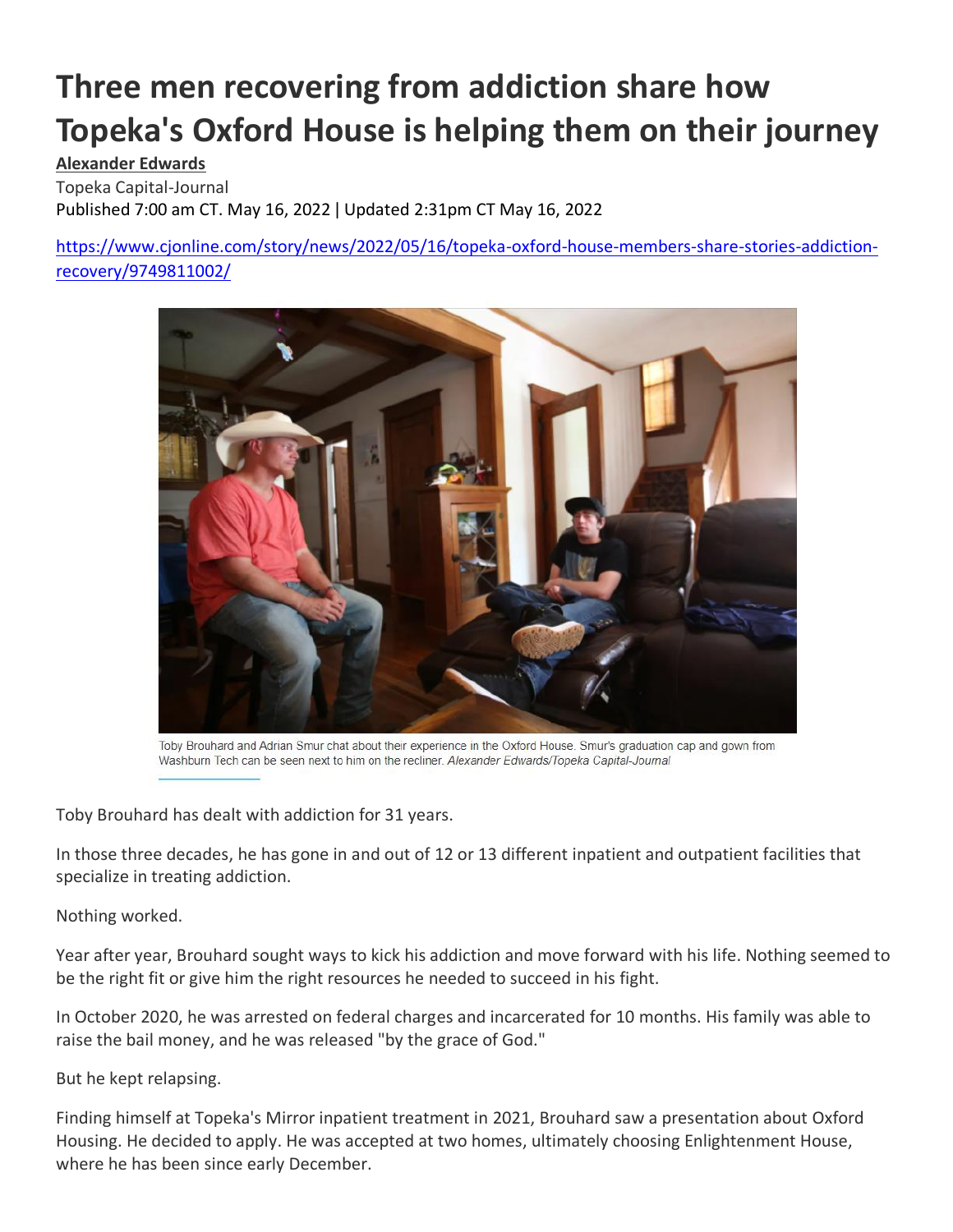Now, Brouhard holds a job, something he said he hasn't been able to do for 20 years. He said he feels like his mental health is stable. He is attending his appointments and taking medication.

"I'm just really starting to have a productive life," he said, "and really starting to live it."



The Enlightenment Oxford House is located in a quiet neighborhood in central Topeka. Inside, men are helping each other maintain their sobriety. Alexander Edwards/Topeka Capital-Journal

#### **Welcome to the Enlightenment House**

The properties on the S.W. Clay Street look like any other home. Green lawns have to be mowed, cars come and go as residents go to work, school or elsewhere.

One of the houses is unique — not on the outside but the inside.

Located at 900 S.W. Clay St., the Enlightenment Oxford House is a haven for those recovering from addiction. The house is one of 25 in the Topeka area — six have opened in the past 16 months — and is part of a national nonprofit that began in 1975. There are [over 150 such houses](https://www.oxfordvacancies.com/Default.aspx) across Kansas.

Each house is democratically run with between six and 15 members who forge brother and sisterhoods with one another during their stays. Topeka's Enlightenment House is home to eight residents — each pay an equal share of rent and household expenses — and has a position that assist with their re-entry.

At Enlightenment, three members sat down to share their stories with The Capital-Journal. Each has struggled with addiction in the past, and each has generally positive outlooks on what the future may bring.

Adrian Smur has been a member of the Enlightenment House since it opened in July of last year. Brouhard called Smur a "good model of Oxford and recovery." Smur has attended house meetings, goes to work and seeks treatments as needed.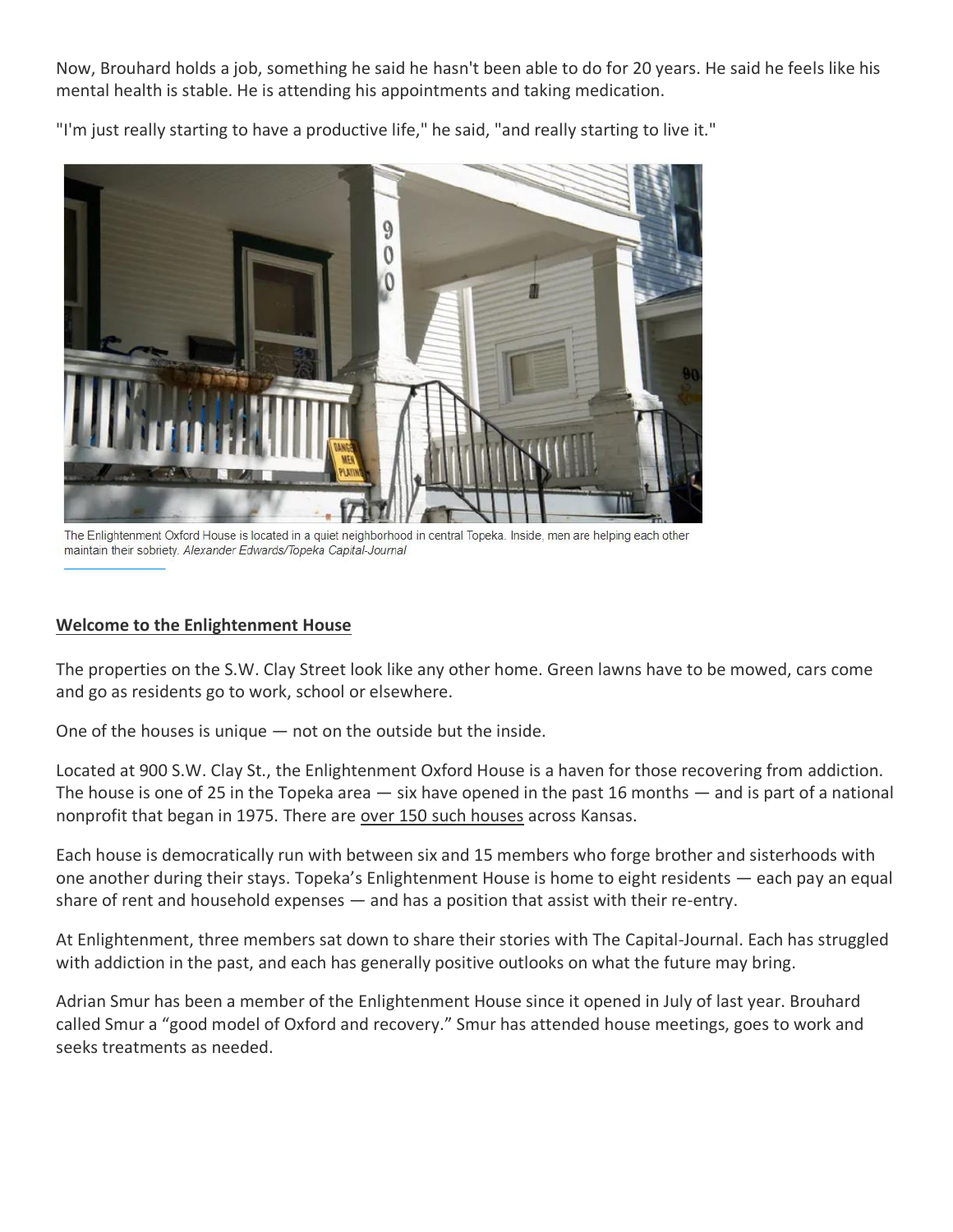

Adrian Smur talks with Toby Brouhard. Smur was a senior member of the Enlightenment Oxford House and has lived there since it opened in July 2021. Smur is moving this week. Alexander Edwards/Topeka Capital-Journal

#### **Smur moves onward and upward**

And that work has paid off: Smur recently graduated from Washburn Tech with a degree in welding. He will be leaving the Oxford house on Tuesday as he moves out of state.

"My experience has been, I guess you could say liberating," Smur said. "I've learned how to be accountable and how to handle situations that I never would have been able to handle in the past."

While leaving the Enlightenment house may be a bittersweet moment for Smur, he said the experience is one he won't forget.

And the national network of Oxford Houses means if he finds himself in a place where he needs help, he can find it without fear of being turned away.

"Definitely an experience that's going to stick with me for the rest of my life," he said. "I know there's Oxford Houses all over the country, so if I reach a position where I need to go to Oxford, I won't be as standoffish at the idea as I first was."

#### **Brouhard's position is enlightening**

After being released from federal custody, Brouhard explored the option of Oxford housing, but worried his case prevented him from applying.

"I didn't think I was eligible because I was a federal case," he said. "But there was a conversation with some of the guys that came in to do the presentation, and they clarified it for me. So when I was released a week later, I decided to apply for Oxford.

He's now president of the Enlightenment House. He was elected by members, and said it seemed like the logical next step to help him continue growing.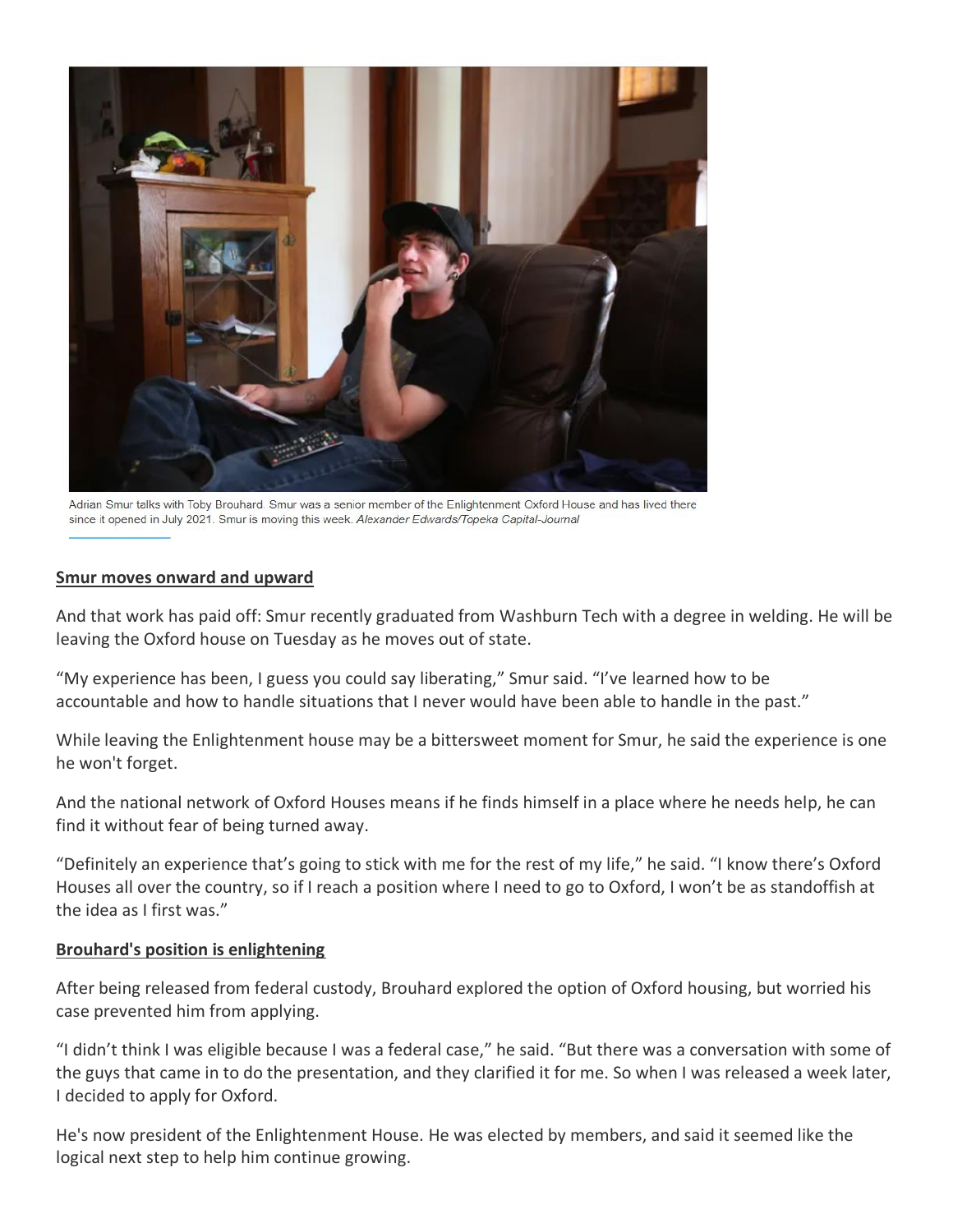Though Brouhard "hates to be cliché," he said he's finds the leadership position enlightening, despite some of the ups and downs. Because of the democratic nature of Oxford Houses, Brouhard has never felt alone in his position.

This was not the first experience Brouhard has had with an Oxford House. He tried it for the first time in the late 1990s.

"It was a whole different situation," he said. "I was younger, so I wasn't really ready for that experience I guess."

Brouhard said he stayed for a day and left.

After his most recent experience — winding up in federal custody, making bail and relapsing — he decided to try an Oxford House again.

"Since being in Oxford, the craving and the desire (to use) has left me," Brouhard said. "They get you to meetings. They make sure you have support and you have people to lean on. It's a wonderful experience."



Josh Redman watches television at the Enlightenment Oxford House. Redman and Toby Brouhard are roommates and have forged a brotherhood with their shared experiences. Alexander Edwards/Topeka Capital-Journal

### **Accountability is a two-way street**

Brouhard shares a room with Josh Redman. The two have a bond because of their shared experiences. Redman said if either were in a position where they end up "back out there," it would devastate them.

"We're not brothers just because we're in a house in Oxford. We're family," Redman said.

Redman said the house has lost good people even in the short time they have been in the house together.

Redman said he is afraid of what the changes, even positive, may mean. Not so much because he doesn't want to better his life, he said, but because he is "scared of success."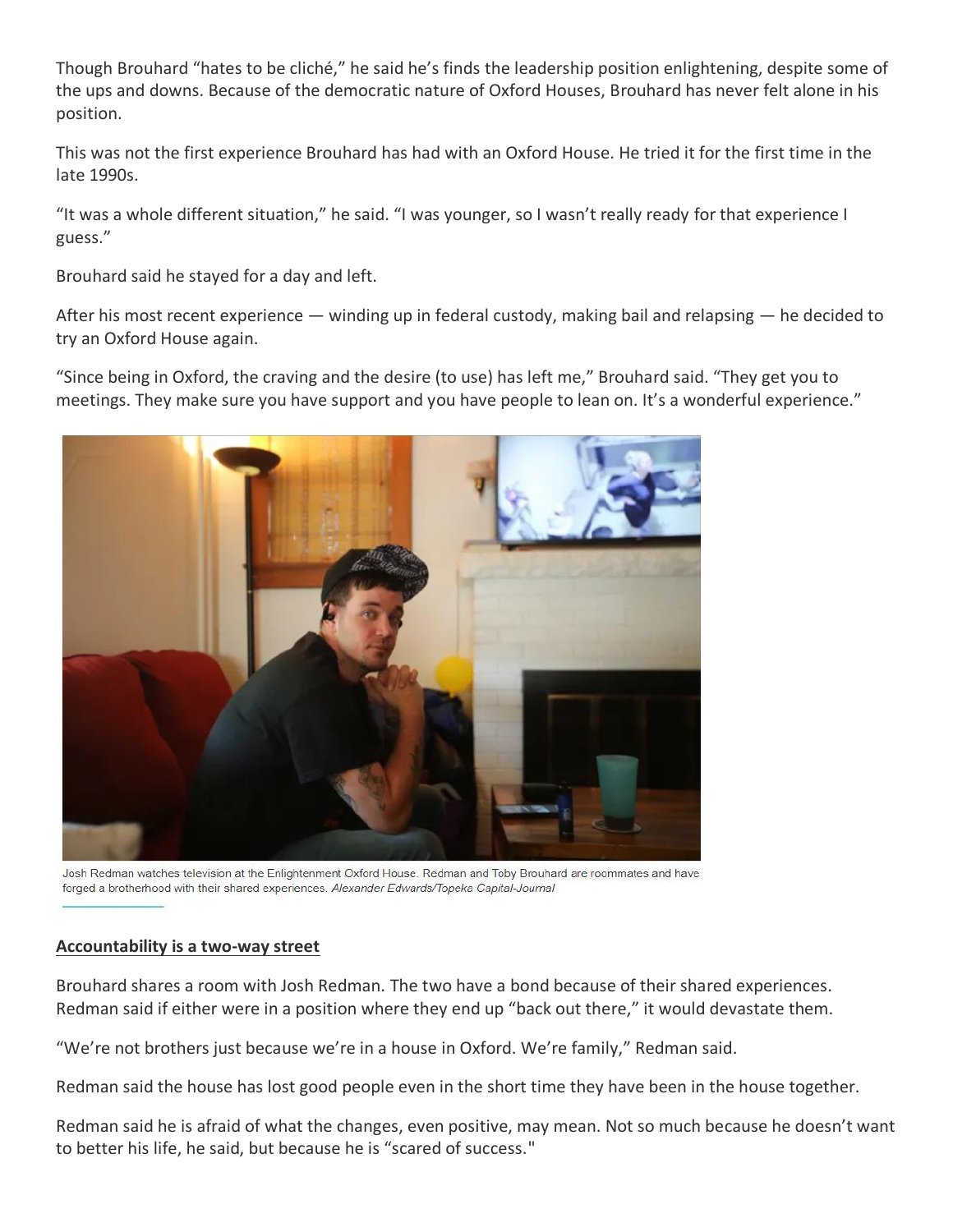"Back in the drug world, I was successful but it wasn't for the right reasons," he said. "I'm 33, and I'm still scared shitless because my issue is I'm afraid of success."

Redman, who is completing his high school education online, said he works with his housemates to stay accountable. He said they will call him out if they notice he is starting down the wrong path.

Redman called the feeling of brotherhood "unexplainable." Although his mother and sister have been in his life, Redman said the support  $-$  and sometimes challenge  $-$  he has at the Enlightenment house is encouraging.

"It's scary on both ends because if I slip and they get tired of it, I'm (expletive)," he said. "But if I continue the motivation and just have my little slips, but listen to their input and show growth, I'm going to succeed in everything I do."



Toby Brouhard sits in the audience of the Nehemiah Action Event on May 9. Alexander Edwards/Topeka Capital-Journal

#### **Valeo Health commits to expansion**

According to the Recovery Research Institute, a nonprofit research institute based out of Massachusetts General Hospital, 20 million U.S. adults struggle with some form of substance addiction.

Of those, the Recovery Research Institute reports one in 10 Americans have resolved "a significant substance use problem." This wasn't lost on Topeka JUMP, who at its annual Nehemiah Action Event, called on Valeo Health to implement an expansion of its crisis stabilization center.

Valeo leadership made that commitment, as well as adding more crisis intervention beds and working with Topeka JUMP on starting the work.

"All too often, individuals with severe mental health problems would show up at the jail with law enforcement not necessarily because they committed a crime, but because the jail was the only place that could safely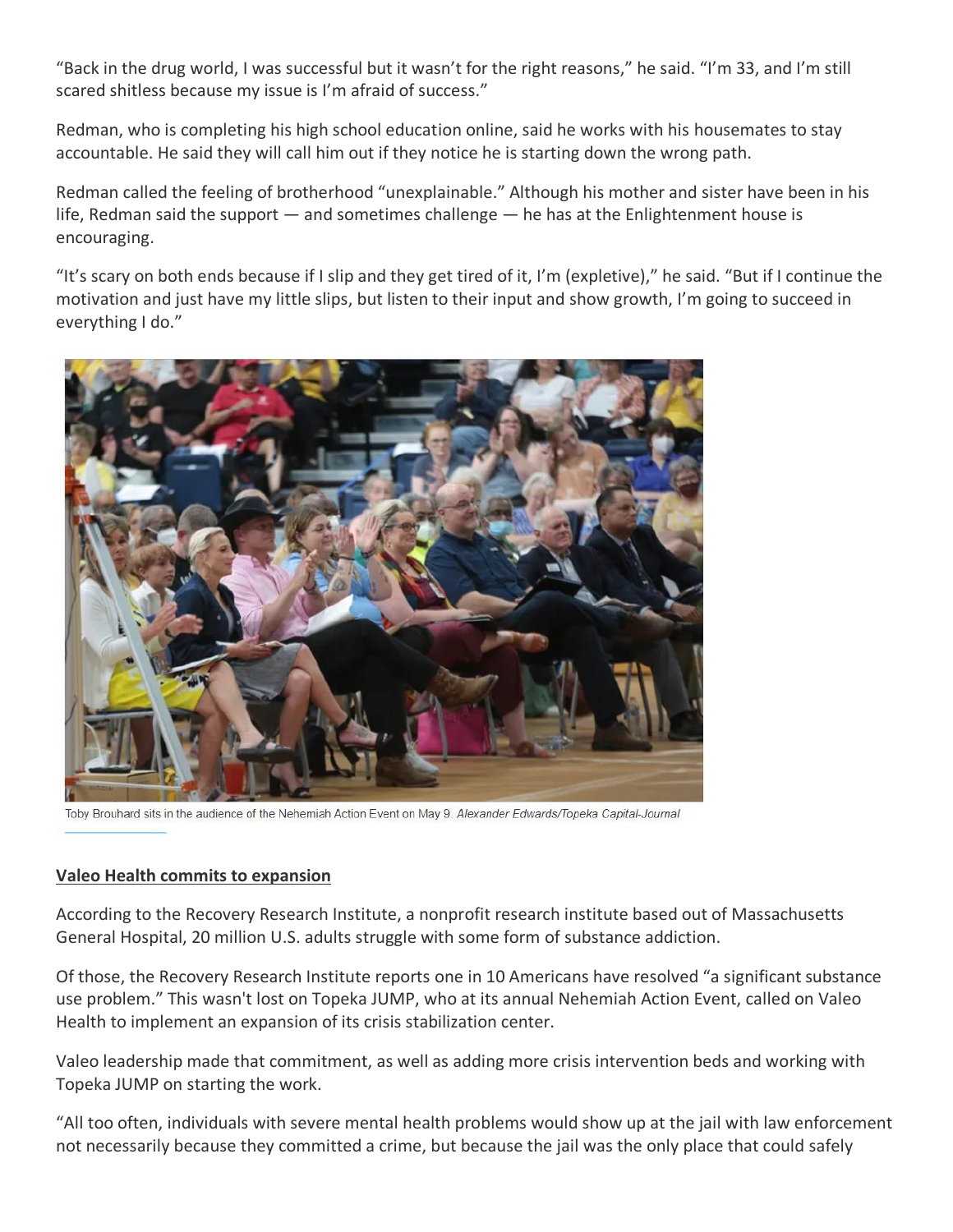house that individual," said Dick Kline, a member of the Valeo board and former Shawnee County corrections director, said at the May 9 Nehemiah.

Addictions are classified as a mental illness according to the National Institute on Drug Abuse. Oxford Houses like Enlightenment can stand to provide a cost-effective service that can help up to 81.5% of participants get sober and stay sober for the following year.



Toby Brouhard explains some of the tough conversations he has had while living with Josh Redman and Adrian Smur. The men hold each other accountable for their recoveries. Alexander Edwards/Topeka Capital-Journal

#### **Enlightenment House has openings**

The Enlightenment house is losing two members, including Smur. Those interested in finding a drug- and alcohol-free home — and are on their journey of recovery — are encouraged to apply.

Listings can be found at [oxfordvacancies.com,](https://www.oxfordvacancies.com/) and applicants are encouraged to go to house meetings in person. Redman said that helps members get an idea of how the applicant may fit in with their community.

"You can't lie to another addict," he said. "I've learned how to read people, and I've discussed it in our meetings on some people that they're not ready."

Every applicant has to be voted on by members, with at least 81% voting in favor of admittance.

Redman said he hopes applicants are inspired by seeing the path Enlightenment House members are on.

Redman said kicking someone out or seeing them relapse is "heartbreaking."

Brouhard said the path to recovery is one that takes different paces. He said as long as one is willing to work on one's self, there's going to be a place open at Oxford.